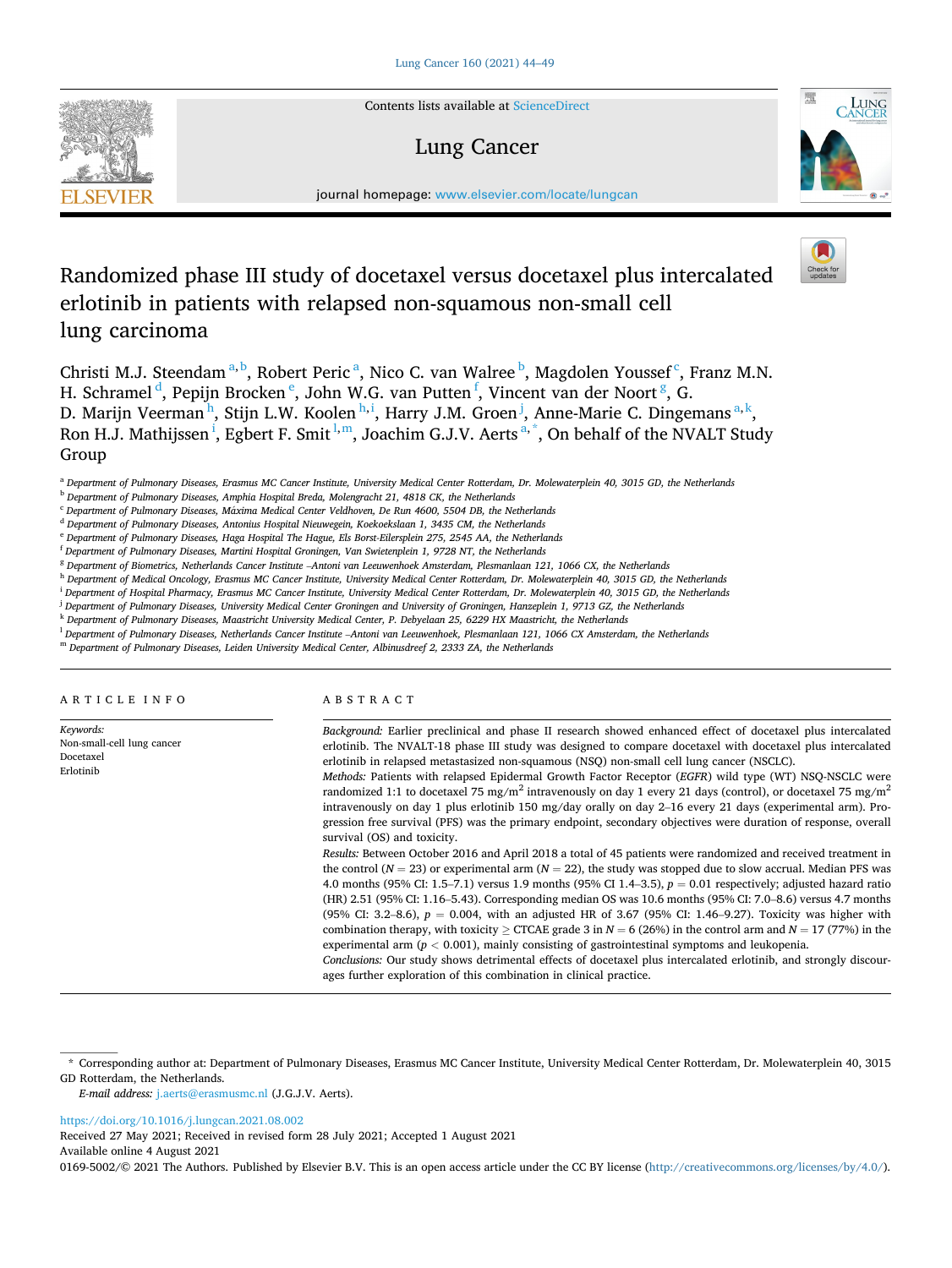#### **1. Introduction**

During the last decade the treatment paradigm for metastatic or locally advanced non-small cell lung carcinoma (NSCLC) has improved dramatically, with the introduction of immunotherapy with or without chemotherapy as first line regimen [\[1\]](#page-5-0).

This poses a great challenge for patients progressing during or shortly after this first line of treatment. In those patients with nonsquamous (NSQ) NSCLC treated with pemetrexed chemoimmunotherapy in first line, only docetaxel is left as the approved second line treatment [\[1\].](#page-5-0)

Although erlotinib, a first generation Epidermal Growth Factor Receptor (EGFR) tyrosine kinase inhibitor (TKI), is approved for second or third line treatment, it is rarely used in the unselected population as the overall survival (OS) compared to placebo was limited and the efficacy is mainly driven by patients with activating *EGFR* driver mutations [\[1,2\]](#page-5-0). EGFR is a transmembrane tyrosine kinase protein receptor binding ligands of the EGF family, which activates several intracellular signaling cascades and is commonly expressed in NSCLC [\[3\].](#page-5-0)

Preclinical models have shown that combination therapy of erlotinib and docetaxel with schedule dependent separation, results in additive apoptosis regardless of *EGFR* and Kirsten rat sarcoma viral oncogene homolog (*KRAS*) mutational status [\[4,5\]](#page-5-0). Several phase II studies have explored this combination hereafter [6–[9\].](#page-5-0)

In a previous randomized phase II study (NVALT-10), we showed improved OS in advanced relapsed NSQ- NSCLC patients treated with a combination of chemotherapy plus intercalated erlotinib compared to erlotinib monotherapy [\[10\]](#page-5-0). Pemetrexed was used as chemotherapy backbone in the non-squamous population and docetaxel in the squamous population. However, pemetrexed has moved to treatment in first line setting. Therefore the combination of the improved outcome shown in the NVALT-10 study and the pre-clinical evidence of additive effect of erlotinib and docetaxel led to the design of the NVALT-18 study.

The current NVALT-18 study (NCT0277500) was designed to investigate the efficacy of docetaxel with intercalated erlotinib compared to standard docetaxel monotherapy in patients with relapsed (*EGFR* and Anaplastic Lymphoma Kinase (*ALK*) wild type (WT)) NSQ-NSCLC. The study was ended prematurely due to slow accrual.

#### **2. Material and methods**

# *2.1. Study design*

The NVALT-18 study is a prospective multicenter randomized open label phase III trial (NCT02775006). The protocol (see Supplementary data) was reviewed and approved by the Netherlands Cancer Institute (Antoni van Leeuwenhoek) medical ethical committee, written informed consent was obtained from all patients before randomization. Patients were followed until death or loss to follow up.

#### *2.2. Study population*

Patients were recruited at 12 sites in The Netherlands (Supplementary Fig. S1) between October 2016 and April 2018. Eligibility criteria included relapse of non-squamous cell (*EGFR* and *ALK* WT) NSCLC after platinum-based chemotherapy and/or checkpoint inhibitor, WHO performance status 0–1, adequate organ function and measurable disease according to Response Evaluation Criteria in Solid Tumours version 1.1 (RECIST v1.1) [\[11\]](#page-5-0). Presence of brain metastases was allowed provided cranial irradiation was completed more than 4 weeks before inclusion and steroid treatment had been stopped for at least 2 weeks before study inclusion. More details on in- and exclusion criteria are available in the Supplementary Data.

Patients were stratified for WHO performance score (0 versus 1), previous immunotherapy (yes versus no) and treatment free interval after platinum-based therapy (*<*6 months versus greater than 6 months) and randomized by a centralized computer randomization system (TENALEA) to open-label treatment.

### *2.3. Study treatment*

Patients were randomized 1:1 to the control arm (A): docetaxel 75  $mg/m<sup>2</sup>$  administered intravenously on day 1 every 21 days, or the experimental arm (B): docetaxel 75 mg/m<sup>2</sup> on day 1 administered intravenously plus erlotinib 150 mg/day on day 2–16 orally every 21 days. Treatment was continued until progression of disease, unacceptable toxicity or patient refusal.

#### *2.4. Assessments*

Patients were assessed before each cycle of treatment. Computed tomography of the chest and upper abdomen was scheduled every 6 weeks during treatment, and response was evaluated by RECIST v1.1 [\[11\]](#page-5-0).

All adverse events (AE) equal to or exceeding Common Toxicity Criteria (CTC) version 4.03 grade 3, interstitial lung disease of any degree and all Serious Adverse Events (SAEs) were reported. The primary outcome measure was PFS, defined as the time from randomization to progression or death. Secondary endpoints were response rate, duration of response, OS (defined as time from randomization to death), and toxicity.

#### *2.5. Statistical analysis*

The intended number of inclusions was 230 with a preplanned interim analysis at 80 events.

Assuming a median time-to-event of 3 months in the control group and a hazard ratio (HR) of 0.67 in favor of combination therapy, performing the final analysis after observing 198 events would yield 80% power to show combination therapy superior at either analysis at a twosided overall confidence level of 95%.

The (asymmetric) stopping boundaries for the interim analysis were based on the spending function of Hwang-Shih-DeCani with gamma = -4 for both alpha and beta spending. With a single interim at 80 events this corresponds to stopping for efficacy when the observed HR is below 0.52 and stopping for futility when the observed HR is above 1.09.

Both PFS and OS were estimated by the Kaplan-Meier method and compared between arms by the log-rank test and by means of Cox proportional hazard models (R version 3.6, R Foundation for Statistical Computing, Vienna, Austria).

#### **3. Results**

#### *3.1. Patient characteristics*

Between October 2016 and April 2018 a total of 45 patients were randomized and received treatment in the control arm  $(N = 23)$  or the experimental arm  $(N = 22)$ . The study terminated prematurely due to slow accrual. As docetaxel shifted from second to third line treatment after approval of second line immune checkpoint inhibitors the study was amended on 22nd February 2016 to allow inclusion of patients who were pretreated with second line immunotherapy. Nevertheless this had negative impact on our expected inclusion rate and in practice also on the number of available patients, as less patients receive treatment in a subsequent therapy line as the disease progresses in time. Baseline characteristics are displayed in [Table 1](#page-2-0) and Supplementary Table S1. Thirty patients (67%), 15 patients in each arm, were pretreated with second line immunotherapy. At time of database lock on16<sup>th</sup> May 2019 the median follow up was 16 months (95% confidence interval (CI) 11.5  $-$  NR).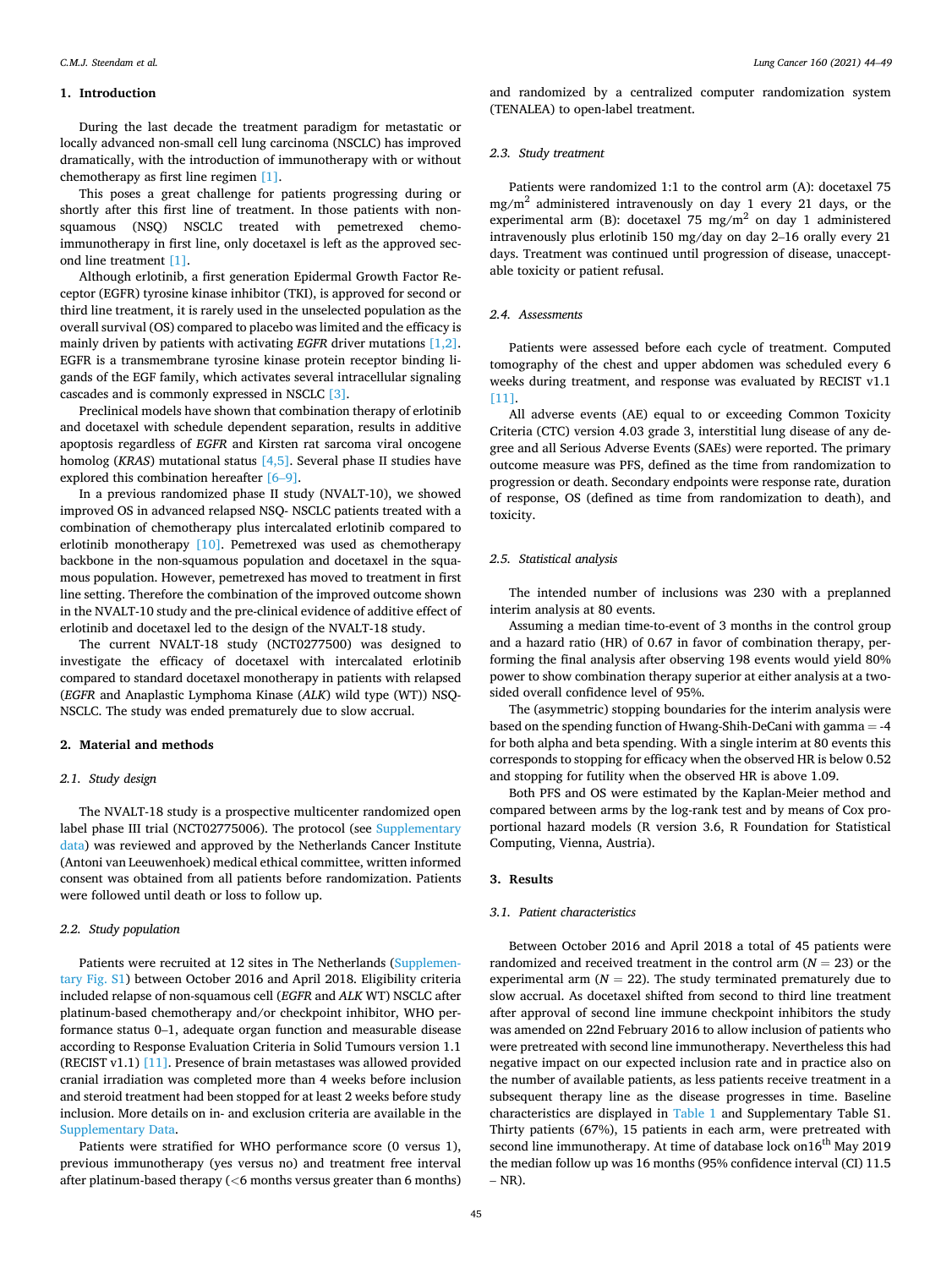#### <span id="page-2-0"></span>**Table 1**

Patient characteristics.

|                                | Control arm (A):<br>Docetaxel<br>monotherapy $(N =$<br>23) | Experimental arm<br>$(B)$ : Docetaxel +<br>erlotinib ( $N = 22$ ) | All (N<br>$= 45$ |  |
|--------------------------------|------------------------------------------------------------|-------------------------------------------------------------------|------------------|--|
| Gender (%)                     |                                                            |                                                                   |                  |  |
| Male                           | 8(35)                                                      | 11 (50)                                                           | 19<br>(42)       |  |
| Female                         | 15 (65)                                                    | 11 (50)                                                           | 26<br>(58)       |  |
| <b>WHO PS</b>                  |                                                            |                                                                   |                  |  |
| $\mathbf{0}$                   | 9(39)                                                      | 10(45)                                                            | 19<br>(42)       |  |
| $\mathbf{1}$                   | 14 (61)                                                    | 12(55)                                                            | 26<br>(58)       |  |
| <b>Smoking status</b>          |                                                            |                                                                   |                  |  |
| Never                          | 1(4)                                                       | 2(9)                                                              | 3(7)             |  |
| Former                         | 18 (82)                                                    | 15 (68)                                                           | 33               |  |
|                                |                                                            |                                                                   | (75)             |  |
| Current                        | 3(14)                                                      | 5(23)                                                             | 8(18)            |  |
| Histology                      |                                                            |                                                                   |                  |  |
| Adenocarcinoma                 | 23 (100)                                                   | 19 (86)                                                           | 42<br>(93)       |  |
| Large cell carcinoma<br>(NOS)  | 0                                                          | 2(9)                                                              | 2(4)             |  |
| Neuro-endocrine<br>(LCNEC)     | 0                                                          | 1(5)                                                              | 1(2)             |  |
| Previous chemotherapy          |                                                            |                                                                   |                  |  |
| Yes                            | 23 (100)                                                   | 22 (100)                                                          | 45<br>(100)      |  |
| No<br>Previous ICI monotherapy | 0(0)                                                       | 0(0)                                                              | 0(0)             |  |
| Yes                            | 15 (65)                                                    | 15 (68)                                                           | 30<br>(67)       |  |
| No                             | 8 (35)<br>7(32)                                            |                                                                   | 15<br>(33)       |  |
| Total previous lines of        |                                                            |                                                                   |                  |  |
| systemic treatment             |                                                            |                                                                   |                  |  |
| $chemotheray + ICI$            |                                                            |                                                                   |                  |  |
| 0                              | $\mathbf{0}$                                               | 0                                                                 | $\bf{0}$         |  |
| $\mathbf{1}$                   | 7(30)                                                      | 8 (36)                                                            | 15               |  |
| $\overline{2}$                 | 14 (61)                                                    | 13 (59)                                                           | (33)<br>27       |  |
|                                |                                                            |                                                                   | (60)             |  |
| 3                              | 2(9)                                                       | 1(5)                                                              | 3(7)             |  |
| 4                              | 0                                                          | 0                                                                 | 0                |  |
| Previous radiotherapy          |                                                            |                                                                   |                  |  |
| Yes                            | 16 (70)                                                    | 12 (55)                                                           | 28               |  |
| No                             | 7(30)                                                      | 10(45)                                                            | (62)<br>17       |  |
| Best response on study         |                                                            |                                                                   | (38)             |  |
| treatment                      |                                                            |                                                                   |                  |  |
| CR                             | 0(0)                                                       | 0(0)                                                              | 0(0)             |  |
| PR                             | 3(13)                                                      | 2(9)                                                              | 5(11)            |  |
| <b>SD</b>                      | 11 (48)                                                    | 9(41)                                                             | 20<br>(44)       |  |
| PD                             | 7(30)                                                      | 10(45)                                                            | 17<br>(38)       |  |
| Unknown                        | 2(9)                                                       | 1(5)                                                              | 3(7)             |  |

WHO PS; World Health Organization Performance Score, NOS; not otherwise specified, LCNEC; large cell neuro-endocrine carcinoma, ICI; immune checkpoint inhibitor, CR; complete response, PR; partial response, SD; stable disease, PD; progressive disease.

## *3.2. Progression free survival*

At final analysis all patients had developed disease progression. In the docetaxel monotherapy control arm (A) median PFS was 4 months (95% CI: 1.5–7.1 months). In the experimental docetaxel with intercalated erlotinib arm (B) median PFS was 1.9 months (95% CI 1.4–3.5 months), adjusted hazard ratio (HR) 2.51 (95% CI: 1.16–5.43), *p* = 0.01 ([Fig. 1](#page-3-0)**A**).

#### *3.3. Statistical evaluation primary endpoint*

Although the data refute the Null hypothesis (in the opposite direction from what was expected at the beginning of the trial) the decision to stop the trial was made before looking at the data and hence independent of this outcome. Simulations show that had we continued the trial to the point of the first preplanned interim analysis, the study would in all probability have been stopped at that time. Under assumption of the Null hypothesis (but given the results in the first 45 patients) the probability of crossing the stopping-for-futility boundary at the first interim analysis is 76%. Under the assumption that OS in the subsequent patients would follow the same distributions (in each arm) as seen in the first 45 patients, this probably would even be over 99%.

### *3.4. Tumor response*

Objective response rate (best confirmed response complete or partial response) was 13% ( $N = 3$ ) in the control arm (A) and 9% ( $N = 2$ ) in the erlotinib plus docetaxel experimental arm (B), see Table 1. Durations of the tumor responses for these 3 patients in arm A were 14, 19 and 40 weeks, and in arm B 8 and 25 weeks, respectively.

## *3.5. Overall survival*

Median OS from randomization was 10.6 months (95% CI: 7.0–8.6 months) in the control arm and only 4.7 months (95% CI: 3.2–8.6 months) in the experimental arm, adjusted HR 3.67 (95% CI: 1.46–9.27),  $p = 0.004$ , see [Fig. 1](#page-3-0)B. The one year survival rate was 43% (95% CI: 26% − 74%) in the control monotherapy arm and 14% (95% CI: 5% − 39%) in the experimental arm.

#### *3.6. Toxicity*

In the control arm 6 patients (26%) experienced toxicity  $\geq$  CTCAE grade 3 compared to 17 patients (77%) in the experimental arm ( $p =$ 0.0009), mainly consisting of gastrointestinal symptoms and leukopenia. There were no CTCAE grade 5 AEs reported in this study.

There was one case of possible pneumonitis in a patient with pulmonary infection in the control arm (A) grade 3, treated with intravenously cefuroxime and prednisolone. The patient had a full recovery.

Toxicity is summarized in [Table 2.](#page-3-0)

# *3.7. Treatment delivery*

The median number of docetaxel courses was  $2$  (range  $1 - 21$ ) in the full study cohort: median  $3$  (range  $1 - 21$ ) in the control arm and median 2 (range 1 – 10) in the experimental arm. Patients received more than 6 cycles of therapy in 5 cases (22%) in the control arm and 2 cases (9%) in the experimental arm.

In 26 courses in 16 patients administration of docetaxel was modified, i.e.. reduced or delayed. A total of 16 modifications was due to adverse events; 4 events in  $N = 4$  in the control arm and 12 events in  $N =$ 9 in the experimental arm. In 3 patients (control arm  $N = 1$ , experimental arm  $N = 2$ ) an AE led to discontinuation of docetaxel treatment without progression of disease at that time point.

In the experimental arm the erlotinib administration was modified in 13 out of 22 patients. In 4 patients the daily dose was reduced to 100 mg and in 1 patient further reduced to 50 mg because of non-hematological AEs. The intercalated scheme was stopped earlier or interrupted in 9 patients; twice because of a hematological AE, in 7 patients because of a non-hematological AE and once on request of the patient. In 4 patients a cycle was postponed, once on request of the patient, otherwise because of adverse events.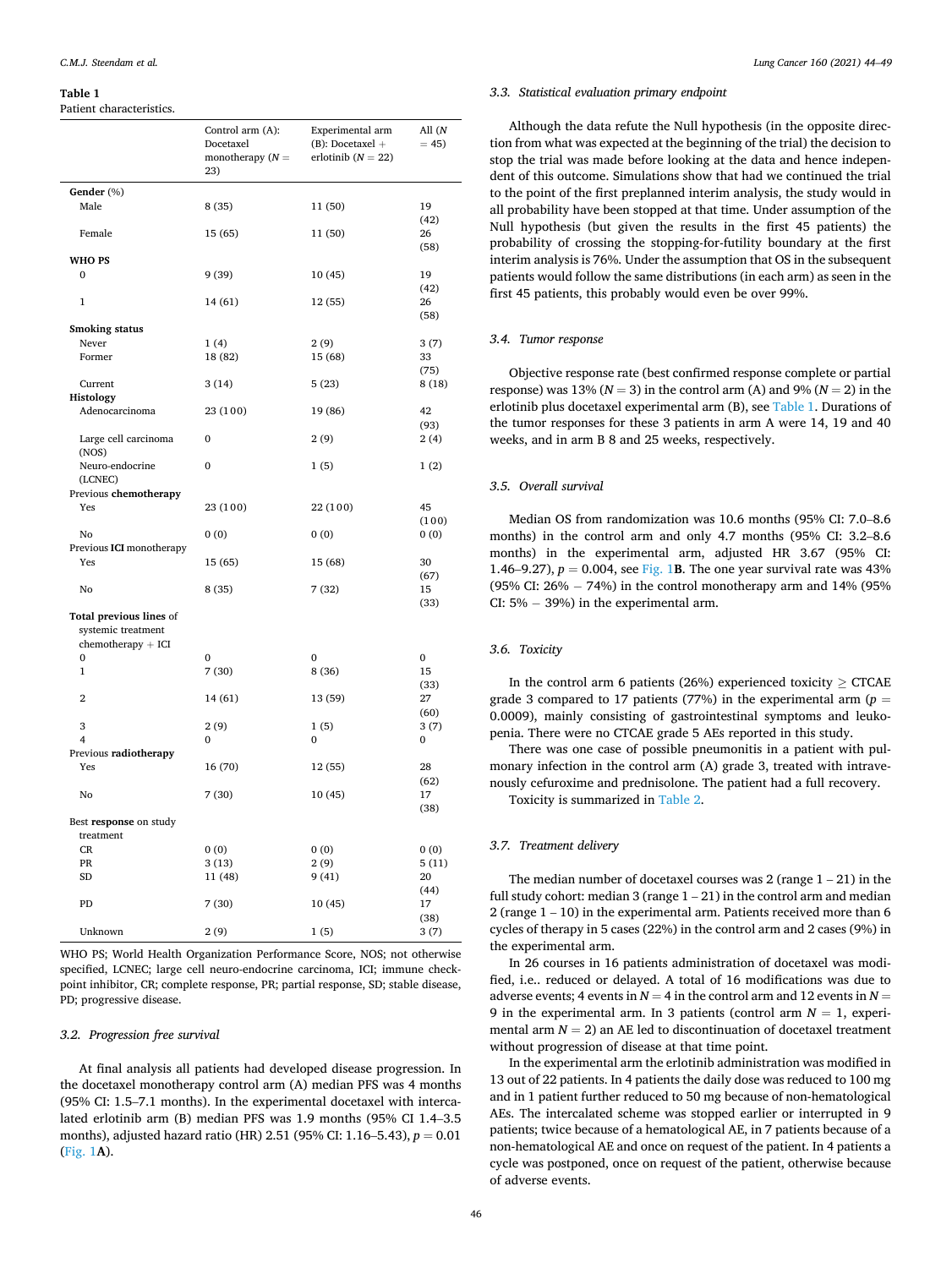<span id="page-3-0"></span>

**Fig. 1.** Kaplan-Meier curves of PFS (Fig. 1A) and OS (Fig. 1B).

**Table 2**  Toxicity (related to treatment).

| Adverse events (grade 3          | Control arm       | Experimental arm  | All $(N =$ |  |
|----------------------------------|-------------------|-------------------|------------|--|
| &4)                              | $(A), N = 23 (%)$ | $(B), N = 22 (%)$ | 45, (%))   |  |
| Hematological                    |                   |                   |            |  |
| Leukopenia                       | 3(13)             | 5(23)             | 8(18)      |  |
| Neutropenia                      | 1(4)              | 2(9)              | 3(7)       |  |
| Febrile neutropenia              | 1(4)              | 4(18)             | 5(11)      |  |
| Leukocytosis                     | 0                 | 1(5)              | 1(2)       |  |
| General                          |                   |                   |            |  |
| Malaise                          | $\mathbf{0}$      | 1(5)              | 1(2)       |  |
| Fatigue                          | 1(4)              | $\Omega$          | 1(2)       |  |
| Weight loss                      | 1(4)              | 1(5)              | 2(4)       |  |
| Pain                             | 0                 | 2(9)              | 2(4)       |  |
| Syncope                          | 0                 | 1(5)              | 1(2)       |  |
| Infection                        | $\mathbf{0}$      | 1(5)              | 1(2)       |  |
| Sepsis                           | $\mathbf{0}$      | 2(9)              | 2(4)       |  |
| <b>Gastrointestinal disorder</b> |                   |                   |            |  |
| Abdominal pain                   | $\mathbf{0}$      | 1(5)              | 1(2)       |  |
| Diarrhea                         | $\mathbf{0}$      | 2(9)              | 2(4)       |  |
| Dysphagia                        | $\mathbf{0}$      | 1(5)              | 1(2)       |  |
| Oral mucositis                   | $\mathbf{0}$      | 2(9)              | 2(4)       |  |
| Nausea                           | $\mathbf 0$       | 1(5)              | 1(2)       |  |
| Bilirubin increased              | $\mathbf{0}$      | 1(5)              | 1(2)       |  |
| Vomiting                         | $\mathbf{0}$      | 1(5)              | 1(2)       |  |
| Pulmonary                        |                   |                   |            |  |
| Respiratory failure              | $\mathbf{0}$      | 1(5)              | 1(2)       |  |
| Dyspnea                          | 1(4)              | $\mathbf{0}$      | 1(2)       |  |
| Other                            |                   |                   |            |  |
| Acute kidney injury              | 1(4)              | $\mathbf{0}$      | 1(2)       |  |
| Palmar-plantar                   | $\mathbf{0}$      | 1(5)              | 1(2)       |  |
| erytrodysesthesia                |                   |                   |            |  |
| syndrome                         |                   |                   |            |  |
| Pruritus                         | $\mathbf{0}$      | 1(5)              | 1(2)       |  |
|                                  |                   |                   |            |  |

# **4. Discussion**

Our hypothesis that a schedule dependent combination of docetaxel and intercalated erlotinib therapy is superior to docetaxel monotherapy was based on data from preclinical research and the results of the phase II NVALT-10 study [\[4,5,10\]](#page-5-0). However the data reported here suggest the contrary as the primary endpoint (PFS) was significantly shorter in the experimental arm than in the control arm. In addition, the secondary endpoint OS was significantly shortened in the experimental arm. Meanwhile toxicity was worse in the combination arm.

An antagonistic phenomenon could be anticipated when the two drugs are given concomitantly as cell cycle arrest in G1 due to the cytostatic effect of the EGFR-TKI might prevent the cytotoxic effect of docetaxel in the S and G2/M phase [\[4,5\]](#page-5-0). However, in vitro exploration of dose scheduling showed an additional effect of cell proliferationinhibition and apoptosis when erlotinib was administered after docetaxel [\[4,5\]](#page-5-0). An intercalated scheme of chemotherapy on day 1 with EGFR-TKI on day 2–16 in a 21 day cycle was therefore proposed as an optimal trial design. In a phase I/II trial the intercalated scheme of docetaxel and erlotinib was feasible and tolerable [\[6\].](#page-5-0) However, reports of phase II trials show opposite results. One trial showed no additional effect of the combination therapy in 147 randomized patients [\[7\]](#page-5-0). On the other hand, another study reported improved PFS, OS and disease control rate in the combination arm in 68 randomized patients [\[8\]](#page-5-0). Another phase II study conducted in male patients with squamous NSCLC was ended prematurely and showed no improvement in PFS at 6 months [\[9\]](#page-5-0). The most important differences between these studies and our study are the continuation treatment (erlotinib versus docetaxel plus intercalated erlotinib) and the difference in mutational status. While patients in the NVALT-18 were *EGFR*-WT, the other studies contained high levels of unknown mutational status which could explain the higher response rates and better outcomes. This is supported by the plasma analysis on a phase I/II trial where activating *EGFR* mutations detected in plasma were significantly associated with better outcomes [\[12\].](#page-5-0) A more recent single arm phase I/II trial included *EGFR*-WT patients and showed no improved overall response rate for the docetaxel and erlotinib combination [\[13\]](#page-5-0). The clinical trials on docetaxel with intercalated erlotinib are summarized in [Table 3.](#page-4-0)

An important difference between cell line experiments and clinical trials in patients is the recurrence of drug administration in cycles. Whereas cell lines typically only receive 1 cycle of 'therapy' before measurements, patients are treated with several cycles of treatment. Possibly the remaining circulating erlotinib still has an antagonistic effect on the cytotoxic action of docetaxel after the first cycle. In the NVALT-10 study, erlotinib concentrations were measured in a subgroup of patients on day 22 prior to chemotherapy administration (and after 5 days of erlotinib interruption) [\[10\]](#page-5-0). Although the plasma levels of erlotinib did not reach therapeutic levels, the drug was still detectable in 12 out of 25 patients with a mean concentration of 79 ng/mL (SD 120 ng/mL) [\[10\]](#page-5-0). Enduring detection of erlotinib concentrations in tissue specimens after resection in a neoadjuvant setting up to 13 days after the last administration was reported earlier [\[14\]](#page-5-0). The mean lung tumor tissue erlotinib levels were 149 ng/g (SD 153 ng/g) after a mean of 7 days (SD 4.9 days) between last erlotinib intake and surgery. We hypothesize that erlotinib could still have activity in the intracellular compartment diminishing the cytotoxic effect of the chemotherapy after the 5 day washout period in our study, and a longer washout period could be necessary to overcome the antagonistic effect. Unfortunately we were unable to collect adequate samples for a preplanned pharmacokinetic analysis.

More adverse events equal to or exceeding CTC grade 3 were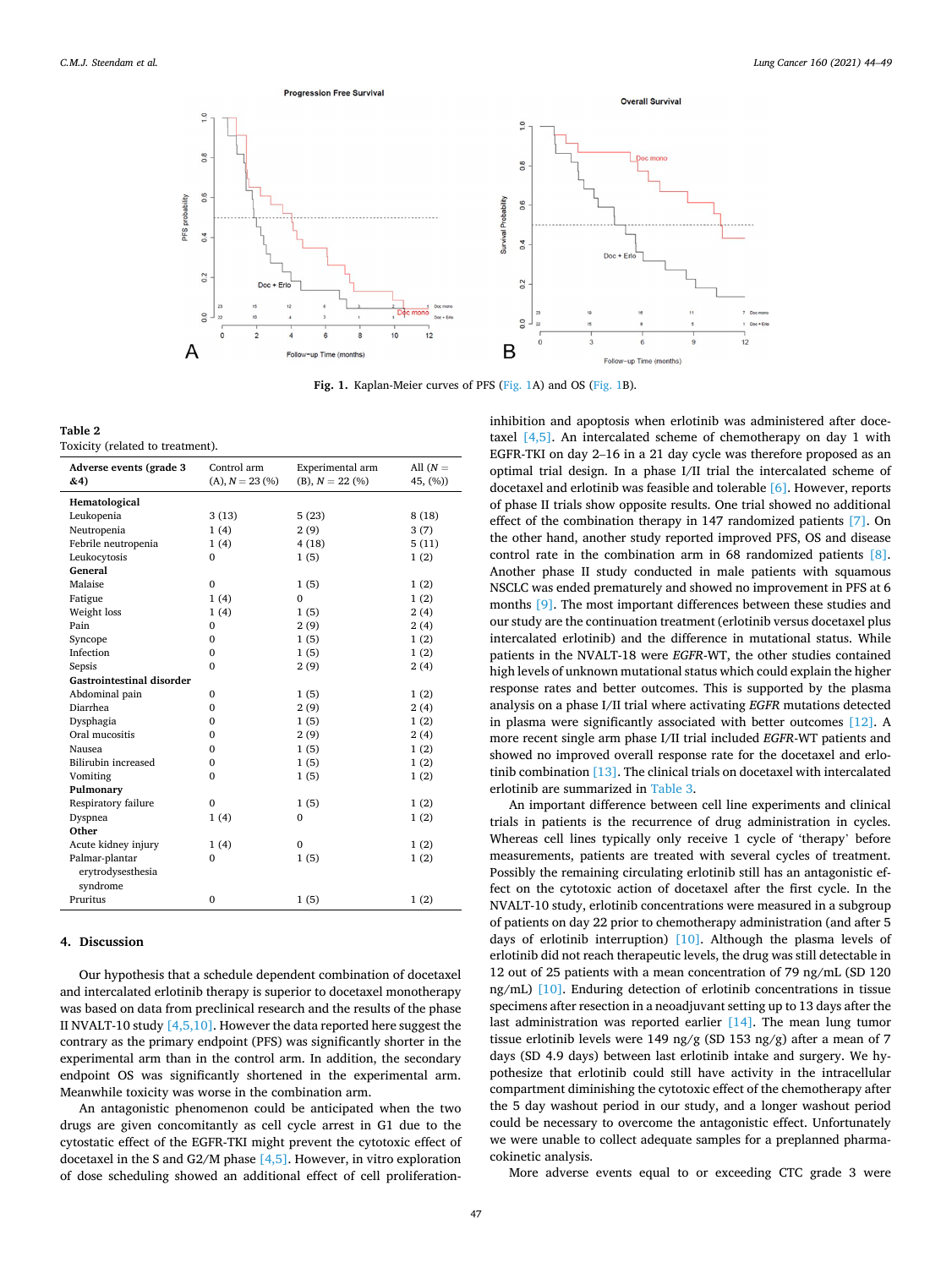#### <span id="page-4-0"></span>**Table 3**

Clinical trials on docetaxel with intercalated erlotinib.

| Study                                    | Phase       | Patient population                            | <b>EGFR Status</b>              | Arms                                                                                 | Cycles         | Maintenance | $N=$              | ORR         | PFS<br>(months) | <b>OS</b><br>(months) |
|------------------------------------------|-------------|-----------------------------------------------|---------------------------------|--------------------------------------------------------------------------------------|----------------|-------------|-------------------|-------------|-----------------|-----------------------|
| Sangha et al,<br>2011 [8]                | I/II        | Solid tumors/<br>NSCLC, any<br>treatment line | unknown                         | IA docetaxel 70-75 mg/m2<br>every 21 days, erlotinib day<br>2,9 and 16 (600-1000 mg) | 6              | E           | 17 (10)<br>NSCLC) | NA          | $_{\rm NA}$     | NA                    |
|                                          |             |                                               |                                 | IB docetaxel 70-75 mg/m2<br>every 21 days, erlotinib days<br>$2-16$ (150-300 mg)     | 6              | E           | 25 (12)<br>NSCLC) | NA          | NA              | NA                    |
|                                          |             | NSCLC, second line                            |                                 | II docetaxel 70-75 mg/m2<br>every 21 days, erlotinib days<br>$2-16$ (150-300 mg)     | 6              | E           | 39                | 28.20%      | 4.1             | 18.2                  |
| Auliac et al,<br>$_{\rm II}$<br>2014 [9] |             | NSCLC, second line                            | WT 68%,<br>unknown 32%          | C docetaxel 75 mg/m2 every<br>21 days                                                | NA             | D           | 74                | 6.6%        | 2.5             | 8.3                   |
|                                          |             |                                               | WT 66%,<br>unknown 34%          | E docetaxel 75 mg/m2 every<br>21 days, erlotinib 150 mg days<br>$2 - 16$             | NA             | DE          | 73                | 12.30%      | 2.2             | 6.5                   |
| Juan et al,<br>2015 [10]                 | $_{\rm II}$ | NSCLC, second line                            | M 3%, WT<br>14%,<br>unknown 83% | C erlotinib 150 mg/<br>d continuously                                                | NA             | E           | 35                | 9%          | 2.1             | 5.2                   |
|                                          |             |                                               | WT 3%,<br>unknown 97%           | E docetaxel 75 mg/m2 every<br>21 days, erlotinib 150 mg days<br>$2 - 16$             | $\overline{4}$ | E           | 33                | 3%          | 3.0             | 7.5                   |
| Gridelli et al,<br>2016 [11]             | $_{\rm II}$ | Male SQ-NSCLC,<br>second line                 | unknown                         | C erlotinib 150 mg/<br>d continuously                                                | <b>NA</b>      | E           | 36                | 2.8%        | 2.3             | 5.6                   |
|                                          |             |                                               |                                 | E docetaxel 75 mg/m2 every<br>21 days, erlotinib 150 mg days<br>$2 - 16$             | $\overline{4}$ | E           | 38                | 8.1%        | 2.8             | 8.9                   |
| Kimura et al,<br>2019 [13]               | I/II        | NSCLC, second<br>line, EGFR-WT                | WT                              | I docetaxel 60 mg/m2 every<br>21 days, erlotinib 150 mg days<br>$2 - 16$             | NA             | DE          | 12                | $_{\rm NA}$ | NA              | NA                    |
|                                          |             |                                               |                                 | II docetaxel 60 mg/m2 every<br>21 days, erlotinib 150 mg days<br>$2 - 16$            | NA             | DE          | 46                | 17.10%      | 3.5             | 11.3                  |
| Steendam et<br>al, 2021                  | III         | NSQ-NSCLC,<br>second (or $>$ ) line,          | WT                              | C docetaxel 75 mg/m2 every<br>21 days                                                | NA             | D           | 23                | 13%         | 4.0             | 10.6                  |
|                                          |             | EGFR/ALK WT                                   |                                 | E docetaxel 75 mg/m2 every<br>21 days, erlotinib 150 mg days<br>$2 - 16$             | NA             | $\rm DE$    | 22                | 9%          | 1.9             | 4.7                   |

NSCLC, non-small cell lung cancer; SQ, squamous; NSQ, non-squamous; EGFR, Epidermal Growth Factor Receptor; WT, wild-type; M, mutated; N, number; E, experimental; E-I/E-II, experimental phase I/II; C, control; D, docetaxel; E, erlotinib; DE, docetaxel plus intercalated erlotinib ; ORR, objective response rate; PFS, progression free survival; OS, overall survival; NA, not applicable.

reported in the docetaxel plus erlotinib arm. In addition, an earlier study reported a clinically relevant pharmacokinetic interaction between docetaxel and the TKI pazopanib, leading to a more than 50% increased systemic exposure to docetaxel [\[15\]](#page-5-0). Although we did not measure docetaxel concentrations in the NVALT-18 study, we cannot rule out that docetaxel levels increased due to erlotinib leading to more toxicity in the combination arm.

A limitation of our study was the open label design and lack of a double-blind experiment in this setting. Furthermore we did not include our prespecified sample size (as described in the study protocol in supplementary data).

To our knowledge this is the first study to report a clinically relevant inferior outcome in the experimental arm by intercalating erlotinib with docetaxel over docetaxel as standard treatment in *EGFR*-WT patients with NSQ-NSCLC. Earlier phase II trials reported no significant differences in outcome in control and experimental arms [\[7](#page-5-0)–9]. These trials did not reveal a detrimental effect of the combination therapy. However opposed to our study, the maintenance therapy consisted only of erlotinib monotherapy and not of a combination with docetaxel and patients were not selected on *EGFR*-WT status.

Our results therefore do not support the further exploration or implementation of docetaxel plus intercalated erlotinib treatment.

# **5. Conclusion**

These data strongly discourage the clinical use or the further investigation of the docetaxel plus intercalated erlotinib regimen in (*EGFR*  and *ALK* WT) NSQ-NSCLC. Whether these data may be extrapolated to other EGFR-TKIs and/or other taxanes is currently unknown, but caution on adverse outcomes is strongly advised.

#### **Declaration of Competing Interest**

The authors declare that they have no known competing financial interests or personal relationships that could have appeared to influence the work reported in this paper.

## *Acknowledgements*

We thank all patients and their families, and all the colleagues at the participating centers for their contributions to the NVALT-18 trial.

# *Funding*

This work was supported by The Dutch Cancer Society (Grant number EMCR-2015-8059). The funding source had no involvement in the conduct of the research or the preparation of the article.

# *Disclosures*

CS reports advisory board honorarium from Boehringer Ingelheim, grants (to institution) from AstraZeneca, other (hospitality/symposium) from Roche and Lilly, outside the submitted work. SK reports personal fees from Roche, outside the submitted work. HG reports fees (to